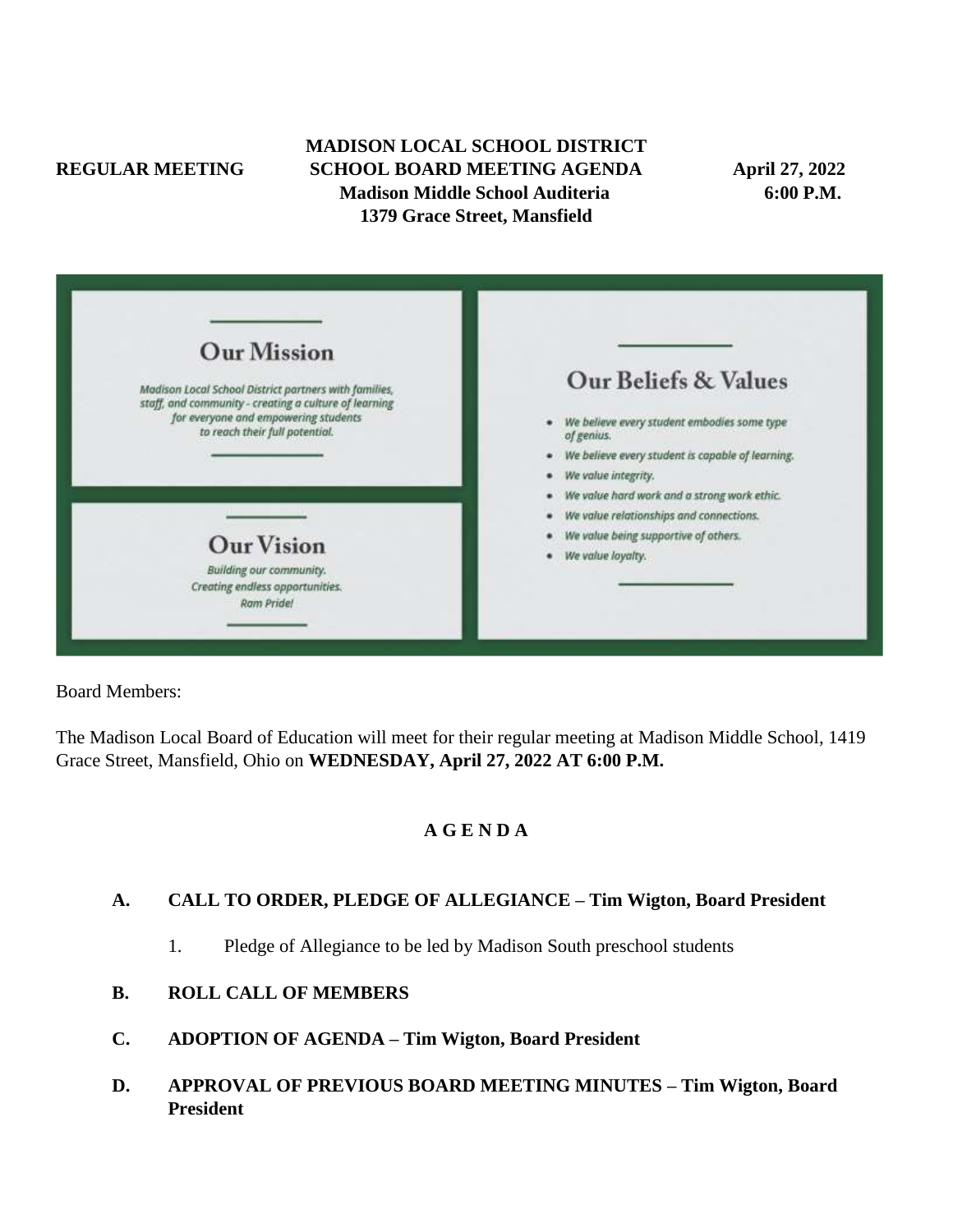- 1. March 23, 2022 Regular Meeting
- 2. April 4, 2022 Special Meeting

# **E. PRESENTATION OF CERTIFICATES**

**F. RECOGNITION OF VISITORS -** This meeting is a meeting of the Board of Education in public for the purpose of conducting the School District's business and is not to be considered a public community meeting. There is a time for public participation during the meeting as indicated in the agenda. Anyone having a legitimate interest in the actions of the Board may participate during the visitors' comments section of the agenda. Participants must be recognized by the presiding officer and will be requested to preface their comments by an announcement of their name and address. Each statement made by a participant shall be limited to (3) minutes duration, unless extended by the presiding officer. All statements shall be directed to the presiding officer; no person may address or question Board members individually. The portion of the meeting during which the participation of the public is invited shall be limited to thirty (30) minutes, unless extended by a vote of the Board.

Tim Wigton, President

# **G. COMMITTEE REPORTS**

- 1. Legislative
- 2. Athletic Board of Control
- 3. Student Representative's Comments
- 4. Facilities Report
- 5. Student Achievement
- 6. Board Policy Report
- 7. Superintendent's Update

# **H. PRESENTATIONS**

Nicole Cox – Madison South Elementary Principal Jennifer Eckenwiler – Madison South Preschool Coordinator Melissa Wigton – Eastview Elementary Principal

# **I. APPROVAL OF DONATIONS**

1. The Superintendent recommends the Board of Education approve the donation of four (4) books from Holly's Book Rack to Mifflin Elementary in memory of late Mifflin teacher Denny Pfahler.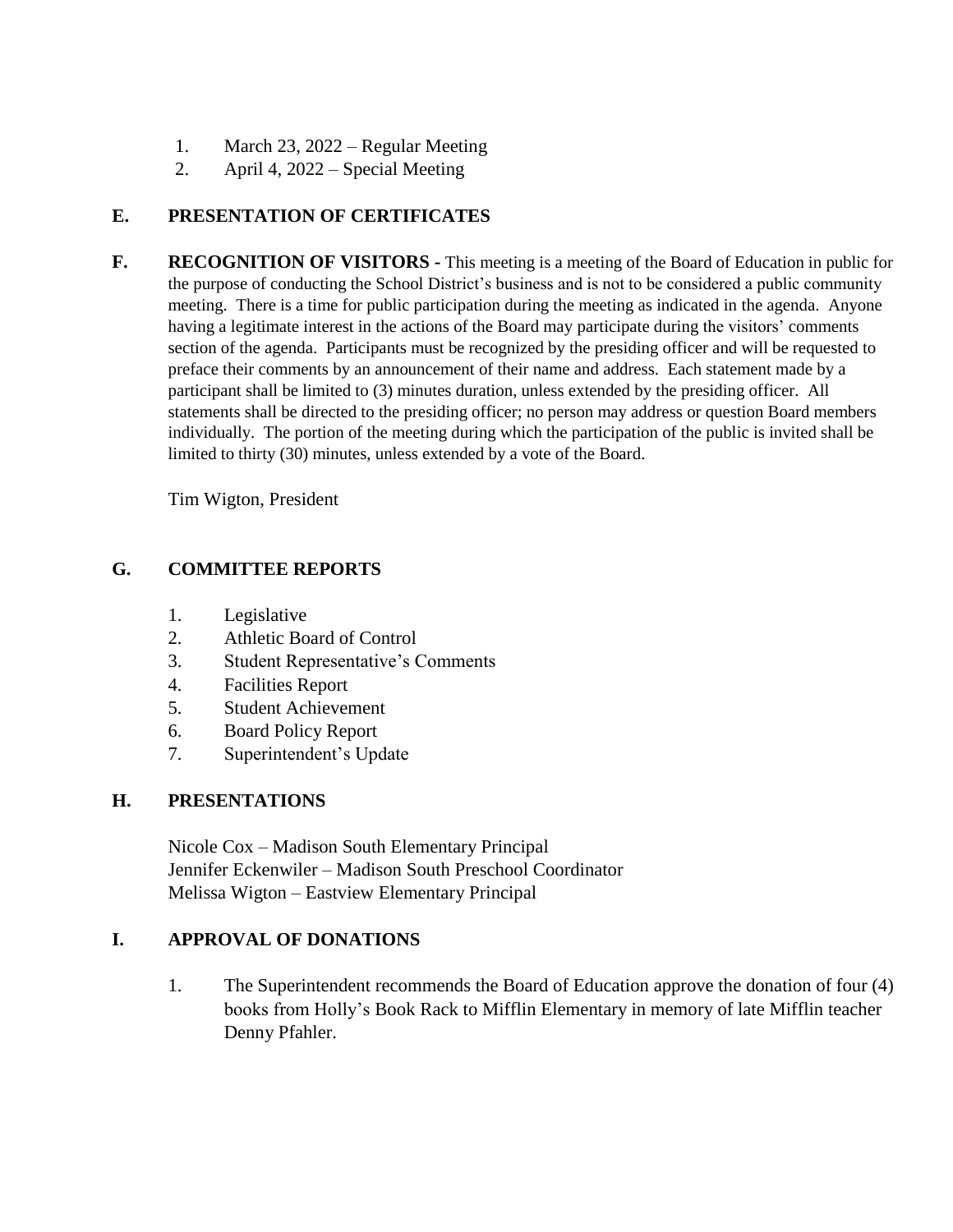2. The Superintendent recommends the Board of Education approve the donation of \$278.94 from Mifflin PTO to Mifflin Elementary towards the purchase of cage balls and bean bag toss game for the gymnasium.

## **J. TREASURER'S REPORT**

- 1. Approval of monthly financial report
- 2. Approval of appropriation modifications

# **K. STRATEGIC PLAN – Culture and Climate**

### **L. MATTERS RELATED TO PERSONNEL**

#### **1. Certificated Personnel**

a. Resignations

The Superintendent recommends acceptance of the following resignations, for reasons as noted, to be effective as indicated:

| Stacey Wampler - HS Key Club Advisor                | Personal   | 5/26/22 |
|-----------------------------------------------------|------------|---------|
| Sarah Ebinger – MS Intervention Specialist          | Personal   | 5/26/22 |
| Michelle Frederick – HS/MS Library/Media Specialist | Personal   | 5/26/22 |
| Theresa Click – MS Technology Teacher               | Retirement | 8/14/22 |
| Mikaela Bush - MS Healthy Lifestyles Teacher        | Personal   | 5/26/22 |
| Andrew Saris - HS Science Teacher, Head             |            |         |
| Varsity Track Coach, 1/2 Asst. Varsity              |            |         |
| Football Coach, 1/2 Asst. Equip. Mgr.               | Personal   | 5/26/22 |

#### b. Appointments

Pending proper/applicable certification, paperwork, and BCI/FBI checks, the Superintendent recommends approval of the following beginning with the 2022/2023 school year. Salary is in accordance with the adopted salary schedule:

Jessica Rush, School Counselor – Middle School

Points of Information

- Steve Farley has been awarded the Social Studies position at the high school, a new position due to new curriculum requirements by the Ohio Department of Education.
- Tieler Crouse has been awarded the Technology position at the middle school, replacing Theresa Click who retired.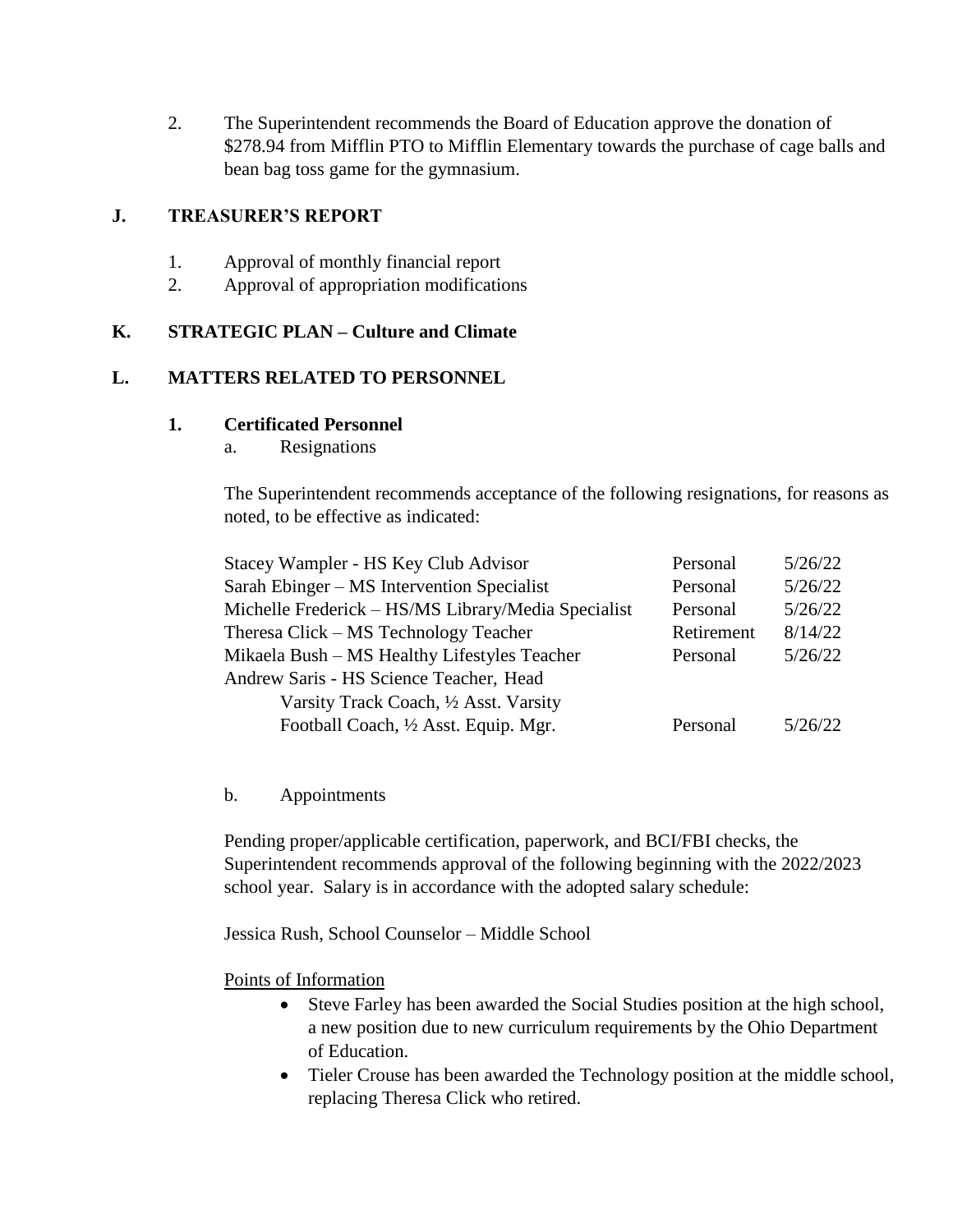- Connie Fitzpatrick has been awarded the Title I Reading position at Madison South Elementary, a new position to support additional students in need of services.
- c. Additional Assignments Extra Duty Assignments

The Superintendent recommends appointment of the following for supplemental positions for the 2022/2023 school year pending proper certification, paperwork and background checks:

Kim Miller, Sophomore Class Advisor Laura Coey, Sophomore Class Advisor Mike Leeper, Head Varsity Girls' Basketball Coach

**Summer School** (on an as needed basis)

| Melinda Tinney       | Vicki Rowe             | Pat McLaughlin |
|----------------------|------------------------|----------------|
| Kristen Agee         | John Foust             | Derek Fisher   |
| Traci Luckie         | <b>Elizabeth Hicks</b> | Lisa Restelli  |
| Gretchen Cooper      | Zinda Thomas           | Steve Zellner  |
| Abby Radabaugh (sub) |                        |                |

d. Appointments – Substitute Teachers

Pending proper/applicable certification, paperwork, and BCI/FBI checks, the Superintendent recommends approval of the appointment of the following substitute teachers on an "on call" basis, as needed for the 2021/2022 school year

Christina Briggs Jody Toms Amanda Risner EmmaLee Canankamp Lauren McCarron Shelby Fife

e. Contracts

The Superintendent recommends the Board of Education approve the following for a continuing contract effective with the 2022/2023 school year:

Kyle Bishop Kristi Green Victoria Kasberg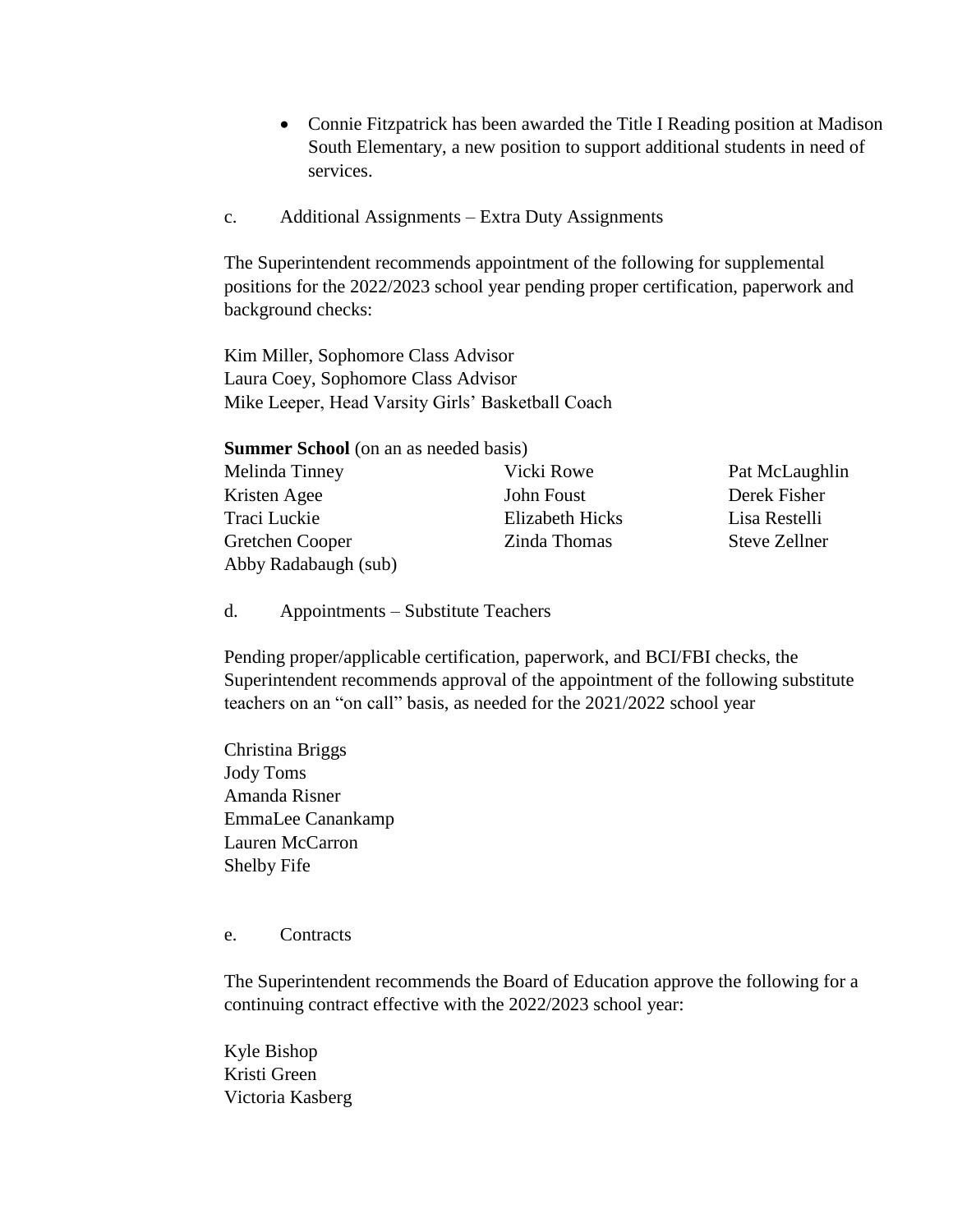Traci McKinney Laurie Nichols Tim Niswander Kara Ohl

### **2. Classified Personnel**

a. Resignations

The Superintendent recommends acceptance of the following resignations, for reasons as noted, to be effective as indicated:

| Rosemarie Eberts, Special Education Aide – South | Retirement | 5/25/22 |
|--------------------------------------------------|------------|---------|
| Becky Frasher, Secretary – Adult Career Center   | Retirement | 7/1/22  |
| Lisa Guill, Secretary $-$ HS                     | Retirement | 7/1/22  |
| Keyona Yates, MECLC                              | Personal   | 3/25/22 |
| <b>Brittany Maurer, MECLC</b>                    | Personal   | 4/1/22  |

b. Appointments - Substitutes

Pending proper/applicable certification, paperwork, and BCI/FBI checks, the Superintendent recommends approval of the appointment of the following. Salary is in accordance with the adopted salary schedule, effective as needed:

Steve Zellner, custodian Richie Mauk, bus driver

c. Appointments/Reassignments

Pending proper/applicable certification, paperwork, and BCI/FBI checks, the Superintendent recommends approval of the appointment of the following. Salary is in accordance with the adopted salary schedule, effective as needed:

| Carolyn Carroll, $2nd$ Shift Custodian – South | Effective April 4, 2022  |
|------------------------------------------------|--------------------------|
| Maranda Clark, Special Education Aide – MS     | Effective April 19, 2022 |

Points of Information

- Mary Ousley has been awarded the  $1<sup>st</sup>$  shift custodian position at Eastview, replacing Dave Shaum who resigned.
- Amy Childs has been awarded the Special Education Aide position at Madison South effective 8/15/22, replacing Rosemarie Eberts who retired.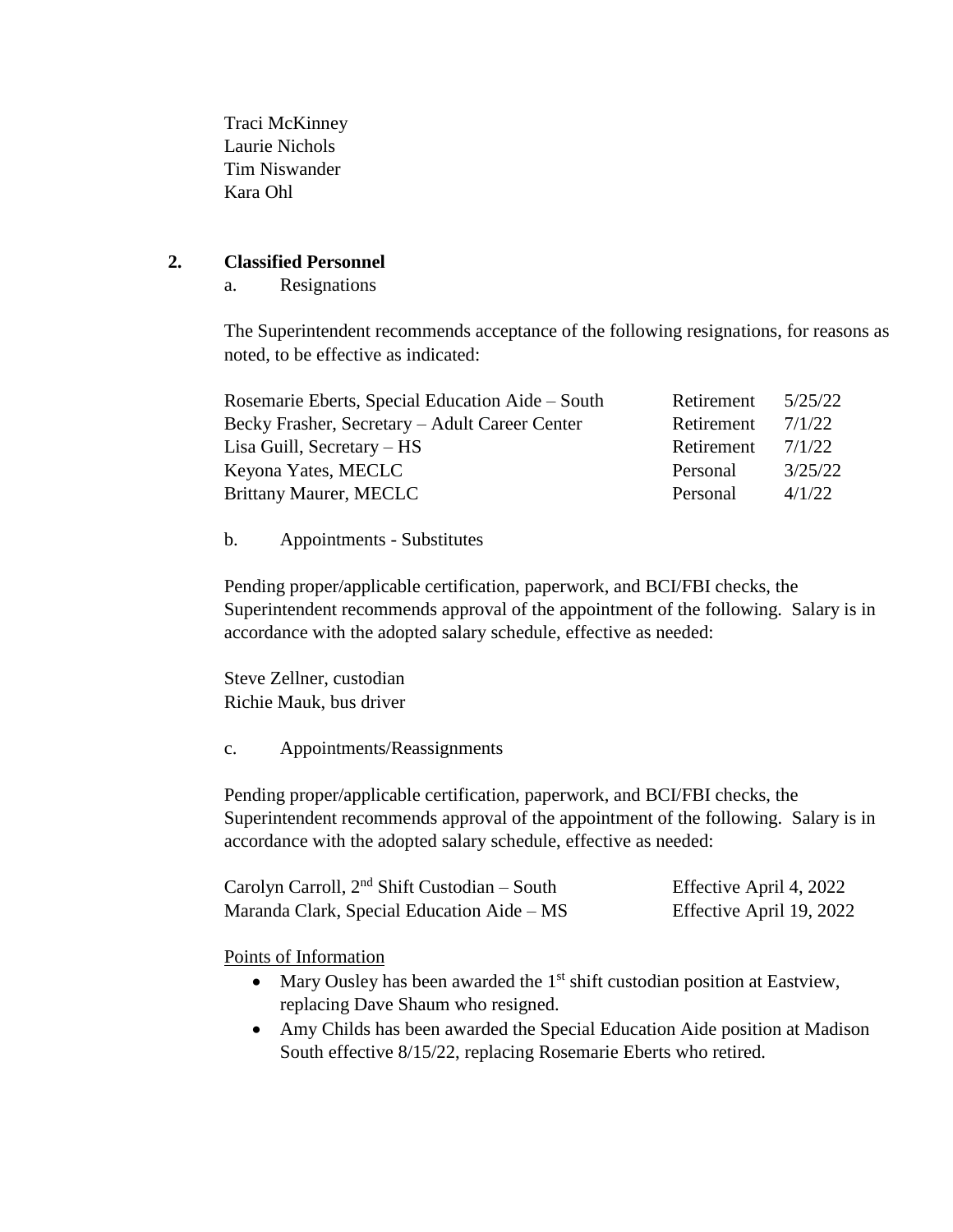# **3. Administrative Personnel**

a. Resignations

The Superintendent recommends acceptance of the following resignations, for reasons as noted, to be effective as indicated:

| Scott Musser, Career Tech Director | Personal | 7/31/22 |
|------------------------------------|----------|---------|
|------------------------------------|----------|---------|

b. Appointments

Pending proper/applicable certification, paperwork, and BCI/FBI checks, the Superintendent recommends approval of the following beginning with the 2022/2023 school year. Salary is in accordance with the adopted salary schedule:

# Point of Information

- Jacob Grove has accepted the position of Career Tech Director, effective 8/1/22. He is replacing Scott Musser who resigned.
- c. Additional Assignments Extra Duty Appointment

The Superintendent recommends approval of administrative substitution stipends to the following in the amount of \$1,000 for the 2021/2022 school year to be paid out of ESSER funds:

| Melissa Wigton      | Nathan Stump  | Nicole Cox           |
|---------------------|---------------|----------------------|
| Kyle Gordon         | Jonathan Muro | <b>Andrew Kepple</b> |
| Jordan Nelson       | Sean Conway   | Jacob Grove          |
| <b>Scott Musser</b> | Renee Neron   | Lisa Gonzalez        |
|                     |               |                      |

# **M. SUPERINTENDENT'S BUSINESS**

- 1. The Superintendent recommends the Board of Education approve the creation of a 200 activity account for Elementary Olympics. The account will be used to manage funds raised for the Elementary Olympics program.
- 2. The Superintendent recommends the Board of Education approve roof restoration at Madison South Elementary in the amount of \$120,878 for Section D and \$70,485 for Section A. The project will be completed in FY23. Material costs will come out of the 2022 budget.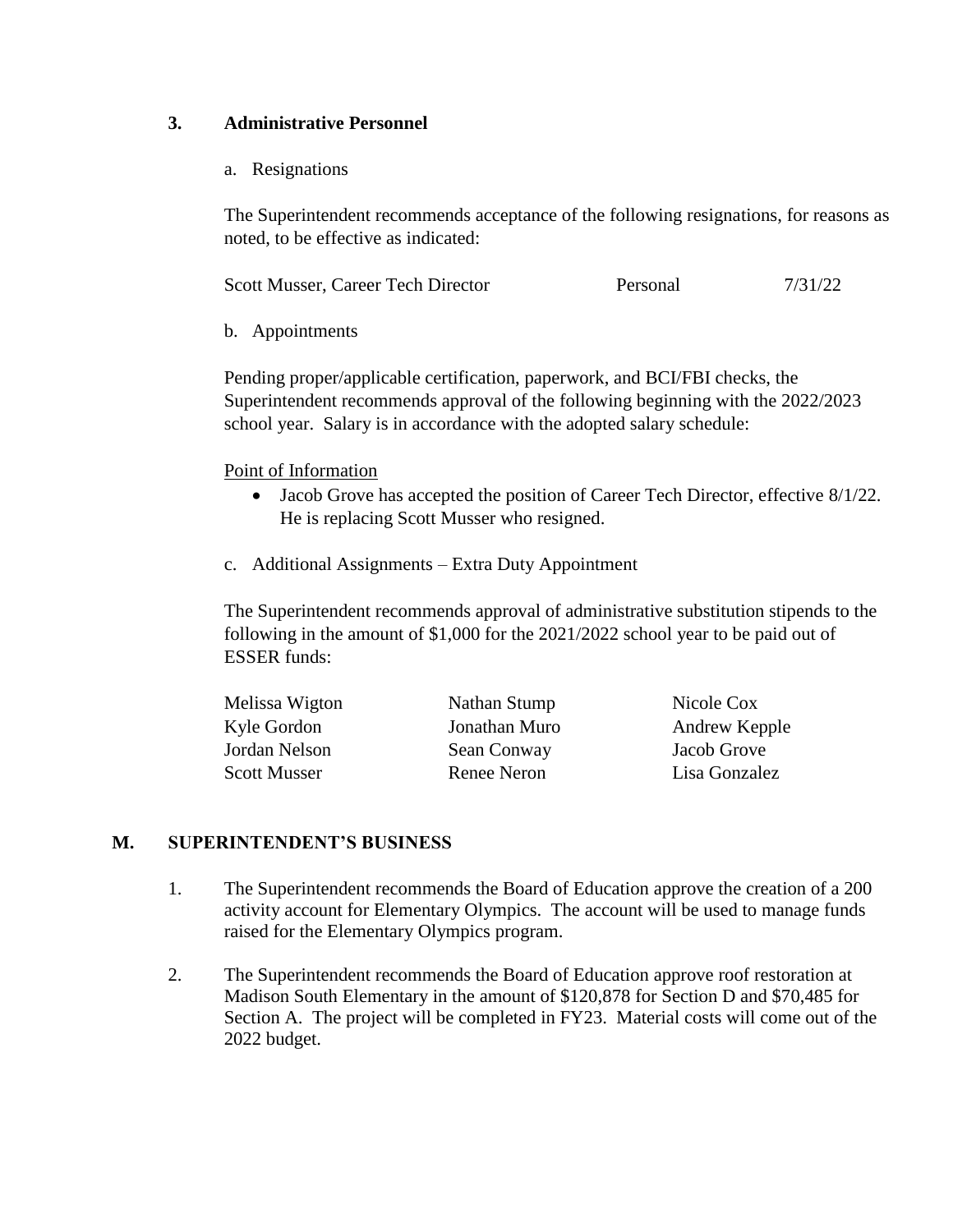- 3. The Superintendent recommends the Board of Education approve the Madison Concert Choir and Concert Band to participate in the Cedar Point "Trills and Thrills" competition on Friday, May 13, 2022.
- 4. The Superintendent recommends the Board of Education approve the Memorandum of Understanding between Catalyst Life Services and Madison Local Schools to provide Qualified Sign Language Interpretative services as needed for the 2022-2023 and 2023- 2024 school years.
- 5. The Superintendent recommends the Board of Education approve the elimination of the following classified positions due to reduction in force, for reasons as indicated, effective with the 2022/2023 school year:
	- 1 Secretary (Mansfield Christian) Financial
	- 1 Maintenance Worker Replaced with Maintenance Leader Position
	- 1 Secretary (South/MS) Replaced with Secretary (HS/MS)
- 6. The Superintendent recommends the Board of Education approve the elimination of the following teaching positions due to reduction in force, for reasons as indicated, effective with the 2022/2023 school year:
	- $1 2<sup>nd</sup>$  Grade (Mifflin) Enrollment
	- $1 4$ <sup>th</sup> Grade (Mifflin) Enrollment
	- 1 School Counselor (Mifflin/Eastview) Replaced with Full Position
	- 1 School Counselor (Middle School/Eastview) Replaced with Full Position
	- 2 Intervention Specialist (Mansfield Christian) Financial
	- 1 Reading Intervention Teacher (Mansfield Christian) Financial
	- 1 3 rd Grade (South) Enrollment
	- 1 Kindergarten (South) Enrollment
	- $1 2<sup>nd</sup>$  Grade (Eastview) Enrollment
	- 1 Preschool Itinerant Teacher (South) Enrollment
- 7. The Superintendent recommends the Board of Education approve the suspension of the following contracts due to reduction in force:

Amy O'Connell Natalie Stevens

8. The Superintendent recommends the Board of Education approve the revised Administrative Salary Schedule, effective August 1, 2022.